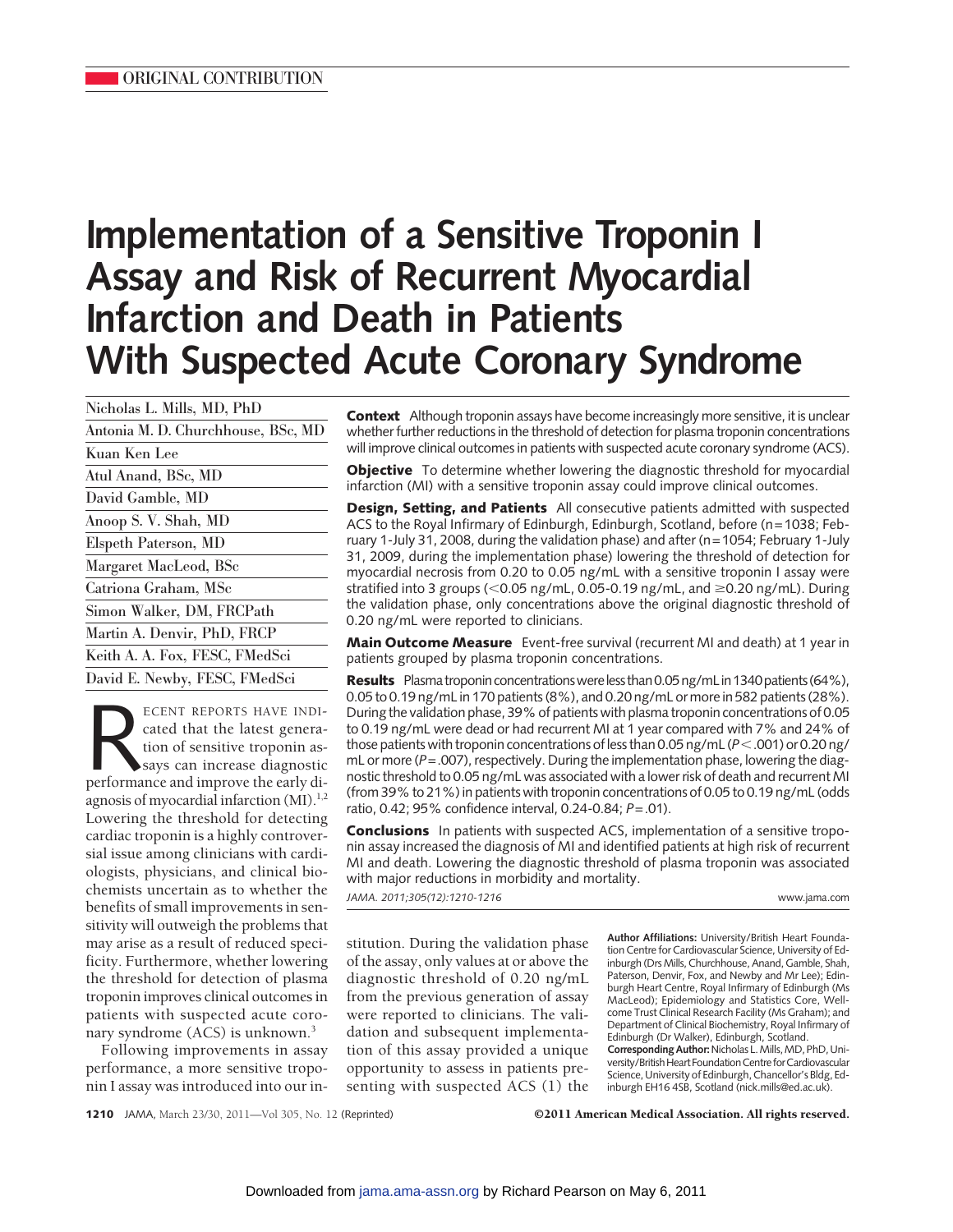effect of this sensitive assay on the rate of diagnosis of MI, (2) whether small increases in plasma troponin concentrations would predict the future risk of adverse clinical outcome, and (3) how lowering the diagnostic thresholds would affect clinical outcomes.

# **METHODS Study Population**

We identified all consecutive patients admitted with suspected ACS to the Royal Infirmary of Edinburgh, Edinburgh, Scotland, between February 1 and July 31, 2008, during the validation phase of a sensitive plasma troponin I assay, and between February 1 and July 31, 2009, during the implementation of this assay. Patient information and clinical outcomes were obtained with permission from the Caldicott Guardian through the TrakCare software application (InterSystems Corporation, Cambridge, Massachusetts), an electronic patient record system used by the Acute Hospitals Division of Lothian National Health Service (NHS) Health Board, Scotland.

Inclusion criteria included symptoms of chest pain of suspected cardiac origin and measurement of plasma troponin I concentration on admission, 12 hours after symptom onset, or both. Exclusion criteria included noncardiac (respiratory, gastrointestinal, or musculoskeletal) chest pain, tachyarrhythmia, anemia (hemoglobin concentration <90 g/dL), severe valvular heart disease, hypertrophic cardiomyopathy, pericarditis, cocaine use, or patients resident outside the region in whom follow-up data would not be available.

## **Ethical Considerations**

The study protocol was reviewed by the chairman and scientific advisor of the Lothian Research Ethics Committee who advised that the proposed study represented clinical audit and service evaluation; therefore, the study did not require approval by the research ethics committee. Data collection and record linkage were performed with permission from the NHS Caldicott Guardian. Implementation of the new

assay was delayed to permit an independent assessment of assay precision and repeatability, as recommeded in the consensus statement,<sup>4</sup> across all clinical laboratories in NHS Lothian. At no point were results withheld from clinicians for the purpose of the study.

## **Plasma Troponin I Assay**

Plasma troponin I concentrations were measured by Abbott Architect assays (Abbott Laboratories, Abbott Park, Illinois). The original diagnostic threshold was 0.20 ng/mL based on withinlaboratory coefficient of variation of less than 10%. This assay was reformulated by the manufacturer to achieve a greater analytical sensitivity of 0.01 ng/mL or less, with a 10% coefficient of variation of 0.032 ng/mL and a 99th percentile (male and female) of 0.012 ng/mL. During the validation phase, the reformulated assay showed a coefficient of variation ofless than 10% at 0.05 ng/mL under local laboratory conditions and, as recommended by the consensus statement on the universal definition of  $MI$ <sup>4</sup>, this was selected as the diagnostic threshold for clinical use during the implementation phase.

#### **Study Phases**

The study was divided into 2 phases (validation and implementation). Although plasma troponin I was measured using the reformulated sensitive assay throughout both phases, only concentrations above the original diagnostic threshold  $(\geq 0.20$  ng/mL) were reported in the validation phase, and concentrations above the revised diagnostic threshold  $(\geq 0.05$  ng/mL) were reported during the implementation phase. Patients were stratified into 3 groups based on declared or undeclared peak plasma troponin I assay concentration (<0.05 ng/mL, 0.05-0.19 ng/mL, and  $\geq$ 0.20 ng/mL).

# **Clinical Characteristics and Outcome**

Clinical characteristics, cardiovascular risk factors, and medication on admission were documented. Hyperlipidemia and hypertension were defined as either a documented history or the use of a lipid-lowering or antihypertensive medication, respectively. Thrombolysis in Myocardial Infarction risk scores were calculated and the presence of any electrocardiographic changes were recorded.<sup>5</sup> Management during the index admission was assessed including referral to specialist cardiology services, coronary angiography, coronary revascularization, and use of medical therapies.

Subsequent readmission with MI or death from any cause was recorded. Myocardial infarction was defined as admission with chest pain or STsegment deviation of at least 0.5 mm, with evidence of myocardial necrosis using plasma troponin concentrations of at least 0.05 ng/mL as the diagnostic threshold. In patients with plasma troponin assay concentrations of 0.05 to 0.19 ng/mL, all hospitalizations (excluding admission with MI) and hospitalizations due to bleeding (total bleeding, gastrointestinal bleeding, intracranial hemorrhage) were determined given the potential for reduced specificity with the sensitive assay.

## **Statistical Analysis**

Data were analyzed using SAS version 9 (SAS Institute Inc, Cary, North Carolina) and GraphPad Prism (GraphPad, La Jolla, California). Equality of variance was assessed using Bartlett test and analyzed using 1-way analysis of variance, with Tukey post hoc analysis between pairs of groups. Categorical variables were analyzed using the  $\chi^2$  test, except where the frequency was less than 5 and then Fisher exact test was used. Post hoc Fisher exact testing was performed between pairs of groups. Eventfree survival (recurrent MI and death) was compared using Kaplan-Meier method survival curves and log-rank tests.

Univariate analysis to identify predictors of adverse clinical outcomes at 3 and 12 months was performed by using  $\chi^2$ tests for categorical variables (troponin group, sex, history of ischemic heart disease, history of peripheral vascular disease, previous stroke, hypertension,

©2011 American Medical Association. All rights reserved. (Reprinted) JAMA, March 23/30, 2011—Vol 305, No. 12 **1211**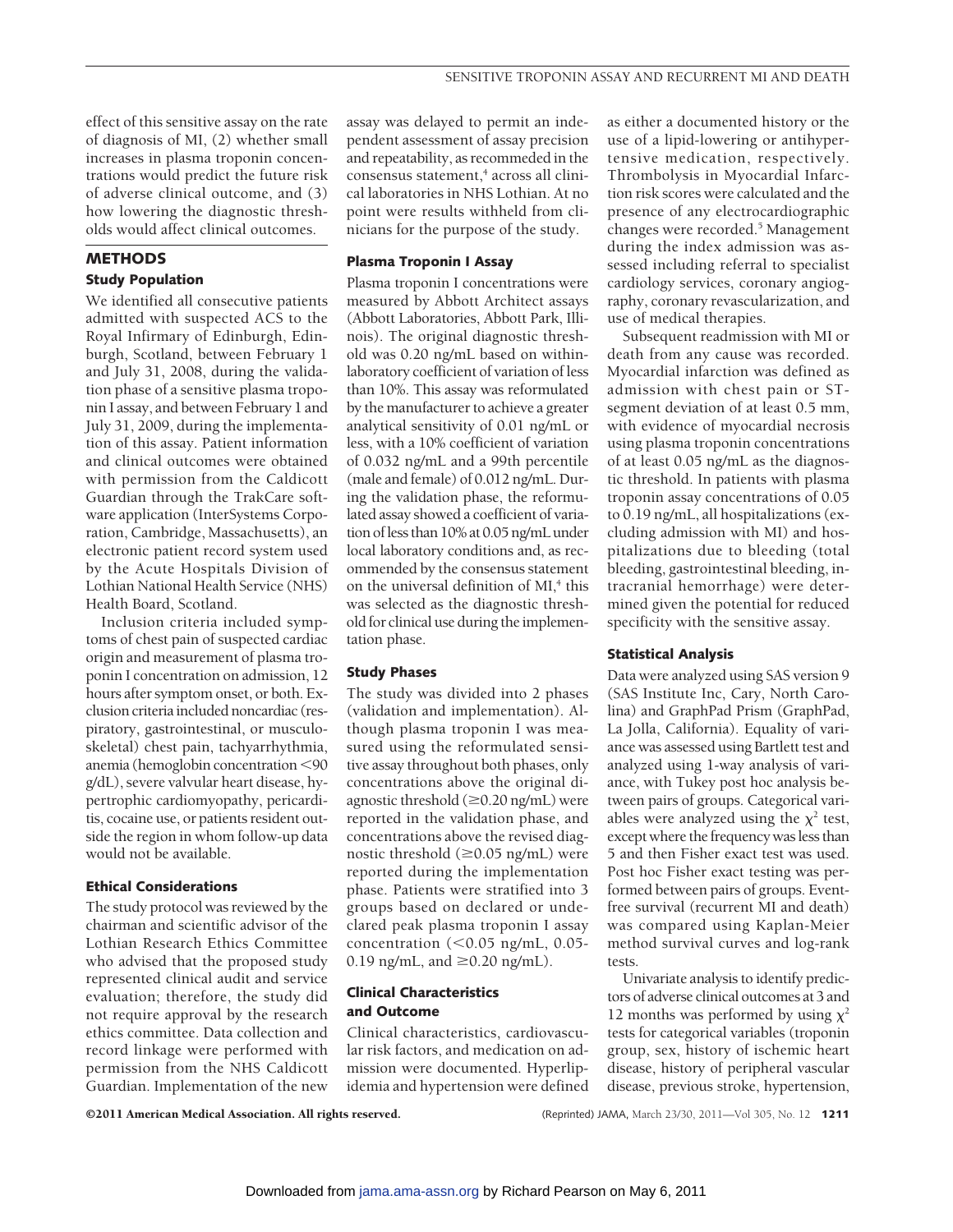hyperlipidemia, diabetes mellitus, smoker, ex-smoker, ST-segment depression, ST-segment elevation) and a 2-sample *t* test for continuous variables (age). Those variables found to be related to outcomes and those that indicated significance (at the 10% level) were included in a multivariate logistic regression model.

Statistical significance was set at 2-sided  $P < 0.05$ , except where post hoc analysis was performed, in which it was defined as  $P < 0.0167$  to account for multiple comparisons.

## **RESULTS**

We identified 3434 patients who met the inclusion criteria, of whom 1342 patients had 1 of the prespecified exclusion criteria, resulting in a final study population of 2092 patients with suspected ACS. Within this population, 1340 patients (64%) had plasma troponin assay concentrations of less than 0.05 ng/mL, 170 patients (8%) had plasma troponin assay concentrations of 0.05 to 0.19 ng/mL, and 582 patients (28%) had plasma troponin assay concentrations of 0.20 ng/mL or more; a 29% increase in the rate of diagnosis of MI. During the validation and implementation phases, there were similar proportions of patients in each of these groups (**TABLE 1**) and comparable median peak troponin concentrations of 0.07 (interquartile range

[IQR], 0.06-0.11) and 0.08 (IQR, 0.06- 0.13) ng/mL, respectively, for patients with concentrations of 0.05 to 0.19 ng/mL (*P*=.44), and median peak troponin concentrations of 4.16 (IQR, 1.09-14.65) and 4.36 (IQR, 1.00- 19.30) ng/mL, respectively, for patients with concentrations of 0.20 ng/mL or more (*P*=.91).

#### **Clinical Characteristics**

Clinical characteristics were similar in patients admitted during the validation and implementation phases (Table 1). In both cohorts, patients with troponin concentrations of 0.05 to 0.19 ng/mL were older and more likely to have a history of ischemic heart dis-

| Table 1. Baseline Characteristics of All Patients With Suspected Acute Coronary Syndrome <sup>a</sup> |                     |                                                               |                                      |                                     |            |                                |                                      |                                     |            |             |
|-------------------------------------------------------------------------------------------------------|---------------------|---------------------------------------------------------------|--------------------------------------|-------------------------------------|------------|--------------------------------|--------------------------------------|-------------------------------------|------------|-------------|
|                                                                                                       |                     | No. (%) of Patients Stratified by Peak Troponin Concentration |                                      |                                     |            |                                |                                      |                                     |            |             |
|                                                                                                       |                     | <b>Validation Phase</b>                                       |                                      |                                     |            | <b>Implementation Phase</b>    |                                      |                                     |            |             |
| Characteristics                                                                                       | All<br>$(N = 2092)$ | < 0.05<br>ng/mL<br>$(n = 657)$                                | $0.05 - 0.19$<br>ng/mL<br>$(n = 90)$ | $\geq 0.20$<br>ng/mL<br>$(n = 291)$ | P<br>Value | < 0.05<br>ng/mL<br>$(n = 683)$ | $0.05 - 0.19$<br>ng/mL<br>$(n = 80)$ | $\geq 0.20$<br>ng/mL<br>$(n = 291)$ | P<br>Value | P<br>Valueb |
| Age, mean (SD), y                                                                                     | 65 (15)             | 63 (15)                                                       | 73 (14)                              | 67(14)                              | < .001     | 63 (15)                        | 72 (13)                              | 67(14)                              | < .001     | .78         |
| Men                                                                                                   | 1195 (57)           | 343 (52)                                                      | 50 (56)                              | 175 (60)                            | .08        | 391 (57)                       | 47 (59)                              | 189 (65)                            | .08        | .03         |
| Medical history<br>Previous IHD                                                                       | 1161 (55)           | 374 (57)                                                      | 62 (69)                              | 148 (51)                            | .01        | 389 (57)                       | 60 (75)                              | 128 (44)                            | < .001     | .51         |
| Previous revascularization                                                                            | 461 (22)            | 138 (21)                                                      | 19(21)                               | 50(17)                              | .41        | 164 (24)                       | 26 (33)                              | 64 (22)                             | .15        | .03         |
| Previous stroke                                                                                       | 160(8)              | 33(5)                                                         | 6(7)                                 | 20(7)                               | .48        | 61(9)                          | 11(14)                               | 29(10)                              | .37        | .001        |
| Peripheral vascular disease                                                                           | 117(6)              | 21(3)                                                         | 7(8)                                 | 17(6)                               | .04        | 42 (6)                         | 10(12)                               | 20(7)                               | .10        | .02         |
| Risk factors <sup>c</sup><br>Current smoker                                                           | 611 (29)            | 188 (29)                                                      | 22(24)                               | 108 (37)                            | .01        | 178 (26)                       | 22 (27)                              | 93 (32)                             | .17        | .17         |
| Ex-smoker                                                                                             | 430 (21)            | 135 (21)                                                      | 18 (20)                              | 49 (17)                             | .41        | 150 (22)                       | 17(21)                               | 61(21)                              | .94        | .24         |
| Nonsmoker                                                                                             | 1051 (50)           | 331 (50)                                                      | 50 (56)                              | 135 (46)                            | .27        | 358 (52)                       | 39 (49)                              | 138 (47)                            | .34        | .66         |
| Hypertension                                                                                          | 791 (38)            | 230 (35)                                                      | 43 (48)                              | 116 (40)                            | .04        | 253 (37)                       | 36 (45)                              | 113 (39)                            | .37        | .79         |
| Hyperlipidemia                                                                                        | 1020 (49)           | 335 (51)                                                      | 43 (48)                              | 122 (42)                            | .04        | 328 (48)                       | 46 (58)                              | 146 (50)                            | .26        | .62         |
| Family history of IHD                                                                                 | 405 (19)            | 136 (21)                                                      | 9(10)                                | 64 (22)                             | .04        | 127 (19)                       | 11(14)                               | 58 (20)                             | .45        | .40         |
| Diabetes mellitus                                                                                     | 346 (17)            | 95(14)                                                        | 25 (28)                              | 44 (15)                             | .005       | 105(15)                        | 22 (27)                              | 55 (19)                             | .02        | .40         |
| Electrocardiographic changes<br>ST-segment depression                                                 | 296 (14)            | 59 (9)                                                        | 30 (33)                              | 64 (22)                             | < .001     | 60 (9)                         | 22 (28)                              | 61(21)                              | < .001     | .48         |
| ST-segment elevation                                                                                  | 244 (12)            | 6(1)                                                          | 6(7)                                 | 116 (40)                            | < .001     | 7(1)                           | 2(3)                                 | 107 (37)                            | < .001     | .38         |
| T-wave inversion                                                                                      | 305(15)             | 108(16)                                                       | 16 (18)                              | 32(11)                              | .07        | 98 (14)                        | 14(18)                               | 37(13)                              | .53        | .61         |
| Bundle branch block                                                                                   | 219(10)             | 57(9)                                                         | 12(13)                               | 29 (10)                             | .34        | 73 (11)                        | 13(16)                               | 35(12)                              | .32        | .15         |
| TIMI risk score, mean (SD)                                                                            | 2.4(1.5)            | 1.9(1.4)                                                      | 3.6(1.4)                             | 3.4(1.4)                            | < .001     | 1.9(1.4)                       | 3.6(1.4)                             | 3.0(1.3)                            | < .001     | .03         |
| Medication on admission<br>Aspirin                                                                    | 1065 (51)           | 335 (51)                                                      | 54 (60)                              | 154 (53)                            | .27        | 348 (51)                       | 49 (61)                              | 125 (43)                            | .007       | .22         |
| Clopidogrel                                                                                           | 242 (12)            | 88 (13)                                                       | 13(14)                               | 29 (10)                             | .29        | 78 (11)                        | 8(10)                                | 26(9)                               | .51        | .20         |
| <b>B-Blockers</b>                                                                                     | 682 (33)            | 213 (32)                                                      | 29 (32)                              | 93 (32)                             | .99        | 235 (34)                       | 39 (49)                              | 73 (25)                             | < .001     | .79         |
| <b>ACE</b> inhibitors                                                                                 | 741 (35)            | 214 (33)                                                      | 36 (40)                              | 108 (37)                            | .21        | 250 (37)                       | 34 (43)                              | 99 (34)                             | .37        | .40         |
| <b>Statins</b>                                                                                        | 1054 (50)           | 354 (54)                                                      | 44 (49)                              | 137 (47)                            | .13        | 335 (49)                       | 53 (66)                              | 131 (45)                            | .003       | .31         |

Abbreviations: ACE, angiotensin-converting enzyme; IHD, ischemic heart disease; TIMI, Thrombolysis in Myocardial Infarction. ADDreviations: AUC, anglotensin-converting enzyme, in to, isomethic frequencies comparisons in the validation or implementation phase were performed by analysis of variance for continuous and  $\chi^2$  test for categorical va

Comparisons between all patients in the validation and implementation phase were performed using unpaired *t* tests for continuous and  $\chi^2$  test for categorical variables.<br><sup>b</sup>Validation phase vs implementation phase.

<sup>c</sup>Current smoker indicates active cigarette smoker on admission; ex-smoker, previous cigarette smoker; and nonsmoker, lifelong nonsmoker. Family history of IHD indicates a history of coronary artery disease in a first-degree relative younger than 65 years.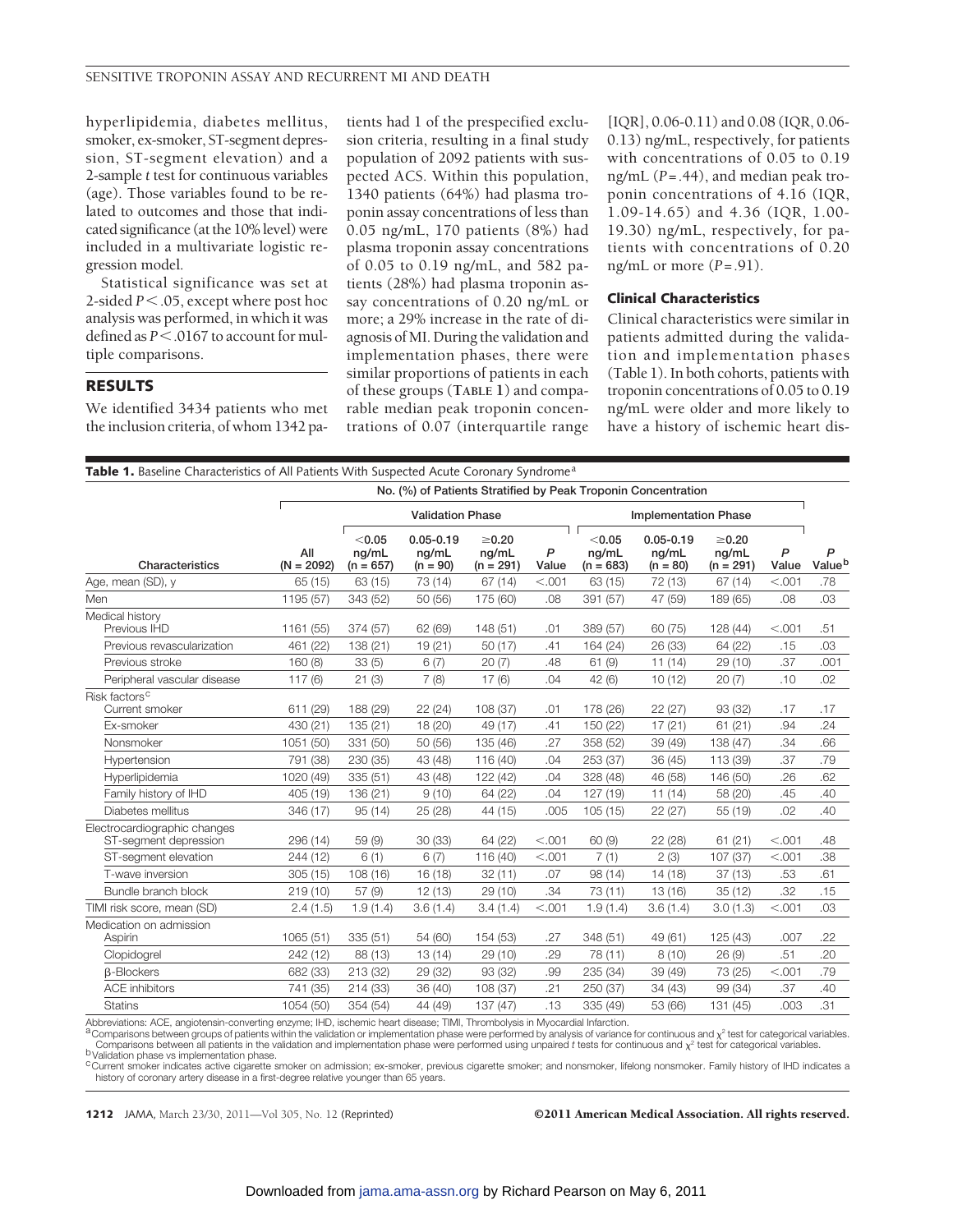ease and diabetes mellitus than those who had troponin concentrations of less than 0.05 ng/mL or 0.20 ng/mL or more (*P*-.02 for all comparisons). The majority of patients with troponin concentrations of 0.05 to 0.19 ng/mL had abnormalities on the 12-lead electrocardiogram (ST-segment elevation, STsegment depression, T-wave inversion, or bundle branch block) during the validation (71%) and implementation (65%) phases.

#### **Management During Index Admission**

In the validation phase, patients admitted with troponin concentrations of 0.05 to 0.19 ng/mL were less likely to be referred to a cardiologist (44% vs 93%), receive dual-antiplatelet therapy (27% vs 80%), or undergo coronary revascularization (17% vs 59%) (*P*<.001 for all

comparisons) compared with those patients with troponin concentrations of 0.20 ng/mL or more (**TABLE 2**). Use of secondary prevention was alsoless prevalent in patients with troponin concentrations of 0.05 to 0.19 ng/mL compared with patients with troponin concentrations of 0.20 ng/mL or more (*P*-.005 for all comparisons) (Table 2).

In the implementation phase, the management of patients with troponin concentrations of 0.05 to 0.19 ng/mL improved (Table 2). Compared with those patients admitted during the validation phase, more patients were referred to a cardiologist (74% vs 44%), received dual-antiplatelet therapy (58% vs 27%), and underwent coronary angiography (46% vs 20%) ( $P$ <.001 for all comparisons) (Table 2). In general, the management of patients with troponin assay concentrations of less than 0.05 ng/mL and 0.20 ng/mL or more was unchanged following the reduction in diagnostic threshold.

## **Clinical Outcomes During the Validation Phase**

Patients admitted during the validation phase were followed up for a median of 453 (range, 366-540) days. Patients with troponin assay concentrations of 0.05 to 0.19 ng/mL were more likely to have died (25%) or been readmitted with an MI (31%) compared with those with troponin assay concentrations of less than 0.05 ng/mL (4% and 5%, respectively) or with troponin assay concentrations of 0.20 ng/mL or more (13% and 18%, respectively) (**TABLE 3**). Differences in outcome appeared early with the survival

**Table 2.** Management of Patients With Suspected Acute Coronary Syndrome Before (Validation Phase) and After (Implementation Phase) the Introduction of a Sensitive Troponin Assay<sup>a</sup>

|                                    | No. (%) of Patients   |                                                            |                        |             |            |                              | Post Hoc Analysis P Value  |                                 |  |  |
|------------------------------------|-----------------------|------------------------------------------------------------|------------------------|-------------|------------|------------------------------|----------------------------|---------------------------------|--|--|
|                                    |                       | <b>Stratified by Peak Troponin</b><br>Concentration, ng/mL |                        |             |            |                              |                            |                                 |  |  |
|                                    | All                   | < 0.05                                                     | $0.05 - 0.19$          | $\geq 0.20$ | P<br>Value | $<$ 0.05 vs<br>$0.05 - 0.19$ | $<$ 0.05 vs<br>$\geq 0.20$ | $0.05 - 0.19$<br>$vs \geq 0.20$ |  |  |
| Validation phase                   | $(N = 1038)$          | $(n = 657)$                                                | $(n = 90)$             | $(n = 291)$ |            |                              |                            |                                 |  |  |
| Cardiology referral                | 508 (49)              | 197 (30)                                                   | 40 (44)                | 271 (93)    | < 0.001    | .008                         | < 0.001                    | < .001                          |  |  |
| Coronary angiography               | 257 (25)              | 39(6)                                                      | 18 (20)                | 200 (69)    | < 0.001    | < .001                       | < 0.001                    | < .001                          |  |  |
| PCI                                | 187 (18)              | 13(2)                                                      | 14 (16)                | 160 (55)    | < .001     | < .001                       | < 0.001                    | < .001                          |  |  |
| CABG surgery                       | 16(2)                 | 3(0)                                                       | 1(1)                   | 12(4)       | < .001     | .40                          | < .001                     | .32                             |  |  |
| Medication on discharge<br>Aspirin | 712 (69)              | 376 (57)                                                   | 67 (75)                | 269 (92)    | < 0.001    | .002                         | < 0.001                    | < .001                          |  |  |
| Clopidogrel                        | 393 (38)              | 118 (18)                                                   | 28 (31)                | 247 (85)    | < .001     | .005                         | < 0.001                    | < .001                          |  |  |
| Dual-antiplatelet therapy          | 336 (32)              | 79 (12)                                                    | 24 (27)                | 233 (80)    | < 0.001    | < .001                       | < 0.001                    | < .001                          |  |  |
| <b>B-Blockers</b>                  | 473 (46)              | 239 (36)                                                   | 42 (47)                | 192 (66)    | < 0.001    | .06                          | < 0.001                    | .001                            |  |  |
| <b>ACE</b> inhibitors              | 477 (46)              | 217 (33)                                                   | 39 (43)                | 221 (76)    | < .001     | .06                          | < 0.001                    | < .001                          |  |  |
| <b>Statins</b>                     | 685 (66)              | 374 (57)                                                   | 52 (58)                | 259 (89)    | < 0.001    | .91                          | < 0.001                    | < .001                          |  |  |
| Implementation phase               | $(N = 1054)$          | $n = (683)$                                                | $n = (80)$             | $n = (291)$ |            |                              |                            |                                 |  |  |
| Cardiology referral                | 573 (54) <sup>b</sup> | 242 (35)                                                   | 59 $(74)$ <sup>c</sup> | 272 (93)    | < .001     | < .001                       | < 0.001                    | < .001                          |  |  |
| Coronary angiography               | 302 (29) <sup>b</sup> | 44(6)                                                      | 37 $(46)$ <sup>c</sup> | 221 (76)    | < 0.001    | < 0.001                      | < 0.001                    | < 0.001                         |  |  |
| PCI                                | 212 (20)              | 23(3)                                                      | 16 (20)                | 173 (59)    | < .001     | < .001                       | < 0.001                    | < .001                          |  |  |
| CABG surgery                       | 21(2)                 | 3(0)                                                       | 3(4)                   | 15(5)       | < .001     | .02                          | < .001                     | .77                             |  |  |
| Medication on discharge<br>Aspirin | 707 (67)              | 376 (55)                                                   | 66 (83)                | 265 (91)    | < .001     | < .001                       | < 0.001                    | .04                             |  |  |
| Clopidogrel                        | 403 (38)              | $89(13)$ <sup>b</sup>                                      | 49 (61) <sup>c</sup>   | $265(91)^b$ | < .001     | < .001                       | < .001                     | < .001                          |  |  |
| Dual-antiplatelet therapy          | 348 (33)              | 55 $(8)^b$                                                 | 46 $(58)^c$            | 247 (85)    | < .001     | < .001                       | < 0.001                    | < .001                          |  |  |
| <b>B-Blockers</b>                  | 468 (44)              | 232 (34)                                                   | 50 (62)                | 186 (64)    | < .001     | < .001                       | < .001                     | .90                             |  |  |
| <b>ACE</b> inhibitors              | 514 (49)              | 246 (36)                                                   | 47 (59)                | 221 (76)    | < 0.001    | < .001                       | < 0.001                    | .003                            |  |  |
| <b>Statins</b>                     | 695 (66)              | 369 (54)                                                   | 64 (80) <sup>b</sup>   | 262 (90)    | < 0.001    | < .001                       | < 0.001                    | .02                             |  |  |

Abbreviations: ACE, angiotensin-converting enzyme; CABG, coronary artery bypass graft; PCI, percutaneous coronary intervention.<br><sup>a v</sup>ariables analyzed using <sub>X</sub>° test with post hoc Fisher exact testing between individual g

<sup>D</sup>P<.05 for validation phase vs implementation phase.<br><sup>C</sup>P<.001 for validation phase vs implementation phase.

©2011 American Medical Association. All rights reserved. (Reprinted) JAMA, March 23/30, 2011—Vol 305, No. 12 **1213**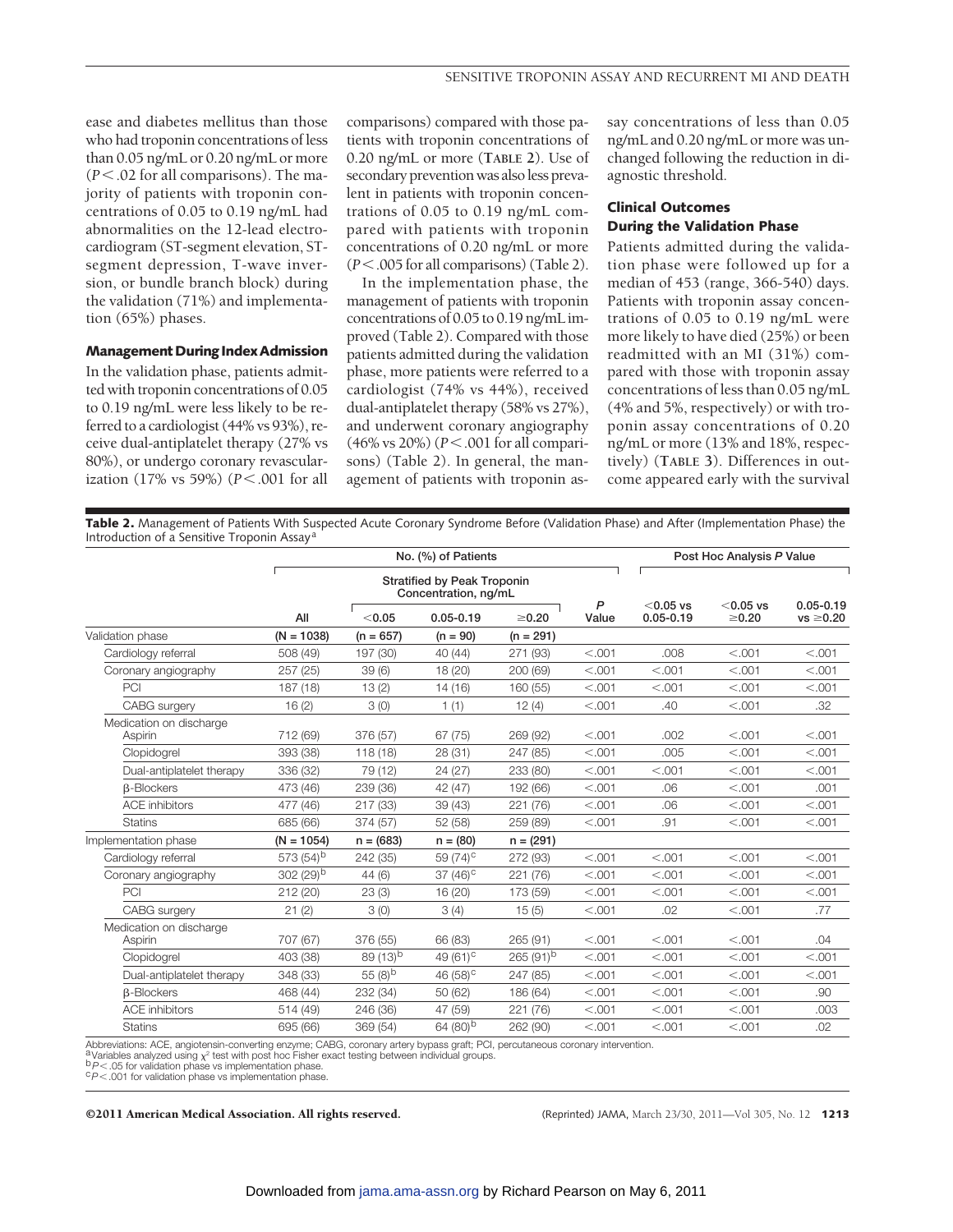curves separating within 3 months of the index admission. At 3 months, a greater proportion of patients with troponin assay concentrations of 0.05 to 0.19 ng/mL had died or been readmitted with an MI (27%) compared with those patients with troponin assay concentrations ofless than 0.05 ng/mL (3%) or 0.20 ng/mL or more (14%; *P*-.001) (Table 3). Similarly at 12 months, a greater proportion of patients with troponin assay concentrations of 0.05 to 0.19 ng/mL had died or been readmitted with an MI (39%) compared with those with troponin assay concentrations of less than 0.05 ng/mL (7%) or 0.20 ng/mL or more (24%;  $P < .001$ ) (**FIGURE**). These findings were similar using either 0.05 ng/mL or 0.20 ng/mL as the diagnostic threshold.

Logistic regression confirmed that troponin assay concentration, history of ischemic heart disease, and age wereindependent predictors of outcome ( $P$  < .05). Compared with those patients with troponin assay concentrations of less than  $0.05$  ng/mL, the adjusted odds ratio (OR) for death or recurrent MI at 3 months was 9.4 (95% confidence interval [CI], 4.718.8)and5.3(95%CI,2.9-9.6)inpatients with troponin assay concentrations of 0.05 to 0.19 ng/mL and 0.20 ng/mL or more, respectively (eTable, available at http://www.jama.com).

## **Clinical Outcomes During the Implementation Phase**

Patients admitted after the sensitive troponin assay had been introduced into clinical practice were followed up for a median of 451 (range, 364-579) days. The proportion of patients who died or were readmitted with MI at 12 months was unchanged for patients with troponin assay concentrations of less than 0.05 ng/mL (7% vs 5%; OR, 0.69; 95% CI, 0.44-1.10; *P*=.11) or 0.20 ng/mL ormore (24% vs 24%; OR, 0.98; 95% CI, 0.67- 1.44; *P*=.92) (Table 3). Reducing the diagnostic threshold to 0.05 ng/mL improved clinical outcomes in patients with troponin assay concentrations of 0.05 to 0.19 ng/mL (39% vs 21%; OR, 0.42; 95% CI, 0.24-0.84; *P*=.01).

In patients with troponin assay concentrations of 0.05 to 0.19 ng/mL admitted during thevalidation andimplementation phases, recurrent hospitalization

for unrelated illness was common (36/ 90 and 32/80, respectively;  $P > .99$ ), but there were few admissions due to bleeding (1/90 and 2/80, respectively;*P*=.44) and only 1 inappropriate diagnosis of ACS during the implementation phase in a patient who was subsequently readmitted with similar symptoms and a confirmed pulmonary embolism.

## **COMMENT**

In patients presenting with suspected ACS, the use of a sensitive troponin I assay increased the detection of MI by 29% and identified patients who were at the highest risk of recurrent MI and death. Implementation of this assay and the diagnostic reclassification of these patients was associated with improved clinical management, fewer deaths, and fewer admissions with recurrent MI.

One of the main strengths of our study is that both clinicians and investigators were unaware of the sensitive troponin assay concentration result during the validation phase, which allowed assessment of the potential effect of lowering the diagnostic threshold for

**Table 3.** Clinical Outcomes of Patients With Suspected Acute Coronary Syndrome Before (Validation Phase) and After (Implementation Phase) the Introduction of a Sensitive Troponin Assay<sup>a</sup>

|                       | No. (%) of Patients  |                                                            |                    |             |            |                              | Post Hoc Analysis P Value  |                                 |  |
|-----------------------|----------------------|------------------------------------------------------------|--------------------|-------------|------------|------------------------------|----------------------------|---------------------------------|--|
|                       |                      | <b>Stratified by Peak Troponin</b><br>Concentration, ng/mL |                    |             |            |                              |                            |                                 |  |
|                       | All                  | < 0.05                                                     | $0.05 - 0.19$      | $\geq 0.20$ | P<br>Value | $<$ 0.05 vs<br>$0.05 - 0.19$ | $<$ 0.05 vs<br>$\geq 0.20$ | $0.05 - 0.19$<br>$vs \geq 0.20$ |  |
| Validation phase      | $(N = 1038)$         | $(n = 657)$                                                | $(n = 90)$         | $(n = 291)$ |            |                              |                            |                                 |  |
| 3 mo                  |                      |                                                            |                    |             |            |                              |                            |                                 |  |
| Death                 | 43(4)                | 10(2)                                                      | 14 (16)            | 19(7)       | < 0.001    | < .001                       | < 0.001                    | .02                             |  |
| MI                    | 54(5)                | 11(2)                                                      | 18 (20)            | 25(9)       | < .001     | < .001                       | < .001                     | .007                            |  |
| Death or recurrent MI | 82(8)                | 18(3)                                                      | 24 (27)            | 40 (14)     | < .001     | < .001                       | < .001                     | .006                            |  |
| $12 \text{ mo}$       |                      |                                                            |                    |             |            |                              |                            |                                 |  |
| Death                 | 75(7)                | 23(4)                                                      | 19 (21)            | 33(11)      | < .001     | < 0.001                      | < 0.001                    | .02                             |  |
| MI                    | 104(10)              | 30(5)                                                      | 26 (29)            | 48 (16)     | < 0.001    | < .001                       | < .001                     | .01                             |  |
| Death or recurrent MI | 150 (14)             | 45(7)                                                      | 35(39)             | 70 (24)     | < 0.001    | < 0.001                      | < 0.001                    | .007                            |  |
| Implementation phase  | $(N = 1054)$         | $(n = 683)$                                                | $(n = 80)$         | $(n = 291)$ |            |                              |                            |                                 |  |
| 3 mo                  |                      |                                                            |                    |             |            |                              |                            |                                 |  |
| Death                 | 47(4)                | 6(1)                                                       | 4 (5) <sup>b</sup> | $37(13)^b$  | < 0.001    | .01                          | < 0.001                    | .07                             |  |
| MI                    | $29(3)$ <sup>b</sup> | 9(1)                                                       | $(6)^{b}$          | 15(5)       | < .001     | .01                          | .001                       | .78                             |  |
| Death or recurrent MI | 70(7)                | 14(2)                                                      | $9(11)^{b}$        | 47 (16)     | < .001     | < .001                       | < 0.001                    | .38                             |  |
| $12 \text{ mo}$       |                      |                                                            |                    |             |            |                              |                            |                                 |  |
| Death                 | 78 (7)               | 20(3)                                                      | 9(11)              | 49 (17)     | < .001     | .002                         | < .001                     | .30                             |  |
| MI                    | 56 $(5)^c$           | 16 $(2)^{b}$                                               | $9(11)^b$          | 31(11)      | < .001     | < .001                       | < 0.001                    | .84                             |  |
| Death or recurrent MI | 119 $(11)^{b}$       | 33(5)                                                      | 17 $(21)^{b}$      | 69 (24)     | < .001     | < 0.001                      | < .001                     | .76                             |  |
|                       |                      |                                                            |                    |             |            |                              |                            |                                 |  |

Abbreviation: MI, myocardial infarction.<br><sup>a v</sup>ariables analyzed using χ<sup>2</sup> test with post hoc Fisher exact testing between individual groups.<br><sup>b</sup>*P<*.05 for validation phase vs implementation phase.

<sup>D</sup>P<.05 for validation phase vs implementation phase.<br><sup>C</sup>P<.001 for validation phase vs implementation phase.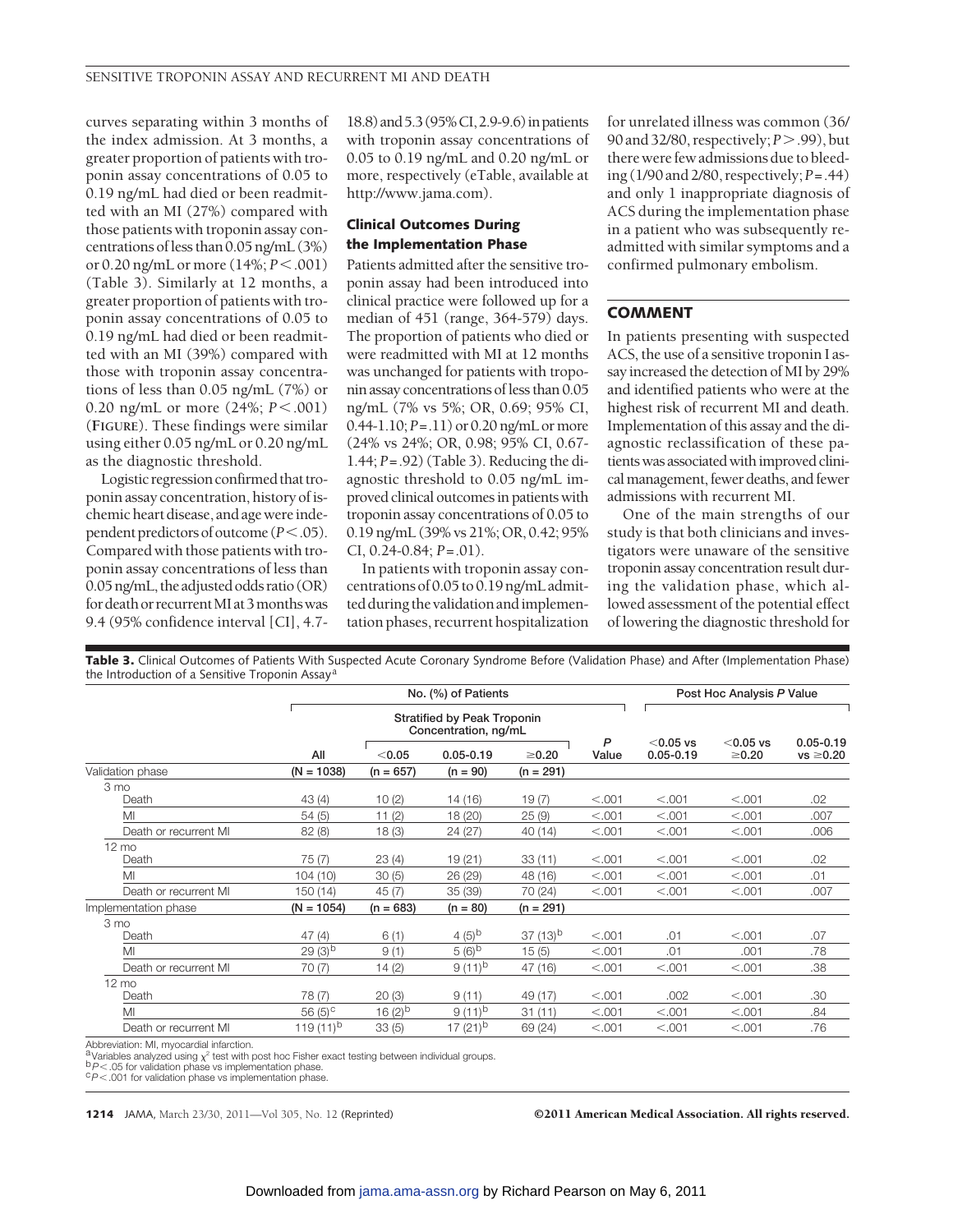0 100 200 300 400 500

Log-rank *P*<.001

Days

657 641 628 617 493 157 90 67 64 59 45 15 291 250 239 230 171 44

683 670 660 653 529 173 80 71 67 66 54 16 291 243 235 226 191 63

detection of myocardial necrosis on the management and outcomes of patients with suspected ACS. To our knowledge, this study design is unique and was only possible because of the need to validate independently the sensitive assay, thereby delaying the introduction of a lower diagnostic threshold into the clinic.

Adopting a lower threshold for the detection of myocardial necrosis will inevitably result in an increased incidence of MI.<sup>6</sup> In our study, adopting a diagnostic threshold of at least 0.05 ng/mL increased the number of patients diagnosed with MI by 29%. This percentage may increase further with future improvements in assay performance allowing the 99th percentile to be used as the diagnostic threshold. This greater diagnostic performance will have implicationsfor public health targets, government statistics, health care resources, and on the employment prospects andinsurance policies of our patients.

Previous studies have identified a linear association between peak troponin assay concentration and outcome in patients with  $ACS$ .<sup>7-11</sup> In the study by Antman et al,<sup>7</sup> the lowest quintile of troponin included concentrations of less than 0.40 ng/mL. In our validation cohort, patients with troponin assay concentrations of 0.20 ng/mL or more had better clinical outcomes than those with undisclosed increases in plasma troponin assay concentrations of 0.05 to 0.19 ng/mL. These latter patients were 2 to 3 times more likely to have an adverse outcome in comparison with those with more marked elevation in troponin concentrations. This observation appears counterintuitive and requires further discussion.

There are several reasons why the prognosis of patients with small undisclosed elevations in plasma troponin assay concentrations (0.05-0.19 ng/mL) was much worse than those with more substantial increases  $(\geq 0.20 \text{ ng/mL})$ . First, in previous studies assessing the use of plasma troponin assays, the attending clinicians were unaware of the plasma troponin assay concentration because assays were performed following recruit**Figure.** Survival Free From Death or Recurrent MI in Patients With Suspected Acute Coronary Syndrome Before (Validation Phase) and After (Implementation Phase) the Introduction of a Sensitive Troponin Assay

> 100 90 80

> > 40 50

Survival Free From Death or Recurrent MI, %

Survival Free From Death

30 20 10

MI indicates myocardial infarction. During the validation phase, patients with troponin concentrations of 0.05 to 0.19 ng/mL had more events (death or recurrent MI) than patients with troponin levels of less than 0.05 ng/mL or 0.20 ng/mL or more (paired log-rank test: *P* < .001 for <0.05 vs 0.05-0.19 ng/mL; *P* < .001 for <0.05 vs ≥0.2 ng/ mL; and  $P = .01$  for 0.05-0.19 vs  $\ge 0.2$  ng/mL). During the implementation phase with a reduction in the threshold for detection of myocardial necrosis to 0.05 ng/mL, clinical outcomes in patients with troponin concentrations of

70 60

 $\%$ 

Recurrent MI,

 $\overline{\sigma}$ 

ment of a cohort of patients with ACS.<sup>7-13</sup> The intention of these studies was to assess prognosis rather than diagnosis, and as such there was no opportunity for the clinician to modify patient management in the knowledge of the plasma troponin assay concentration. Second, these studies included a homogeneous population of patients recruited into randomized controlled trials that, unlike our "real world" population, were uniformly treated for an ACS. In our study, patients with suspected ACS and an undisclosed small troponin elevation had a worse outcome. This poorer outcome may be explained by the fact that many of these patients did not receive treatment for acute MI because of inadequate diagnostic information. These patients were less likely to be referred to a cardiologist, prescribed dual-antiplatelet therapy, considered for revascularization, or commenced on secondary preventative therapies. These differences 0.05 to 0.19 ng/mL improved (39% vs 21%; odds ratio, 0.42; 95% confidence interval, 0.24-0.84;*P*=.01), whereas outcomes in patientswith troponin concentrations of less than 0.05 ng/mL and 0.20 ng/mL ormorewere unchanged.

No. at risk Validation phase Peak troponin, ng/mL  $< 0.05$ 0.05-0.19 ≥0.20

Peak troponin, ng/mL Validation phase  $\cdot$  <0.05 0.05-0.19 ≥0.20 Implementation phase Peak troponin, ng/mL  $\cdots$  < 0.05  $-0.05 - 0.19$  $-20.20$ 

No. at risk

Implementation phase Peak troponin, ng/mL  $< 0.05$ 0.05-0.19 ≥0.20

> occurred despite themajority of these patients having evidence of myocardial ischemia on the electrocardiogram and underline the heavy reliance placed by clinicians on the plasma troponin assay concentration in the modern management of patients with suspected ACS.

> Lowering the diagnostic threshold for MI was associated with an increase in the use of evidence-based therapies and a 50% reduction in the rate of death or recurrent MI in the subgroup of patients with small increases in plasma troponin assay concentration (0.05- 0.19 ng/mL) below the diagnostic threshold of the previous generation of assay. This group stands to gain most benefit from the introduction of this assay. However, among all patients with suspected ACS irrespective of troponin level, a halving in the rate of recurrent MI was observed, although this was not associated with a reduction in overall mortality. The composite of mod-

©2011 American Medical Association. All rights reserved. (Reprinted) JAMA, March 23/30, 2011—Vol 305, No. 12 **1215**